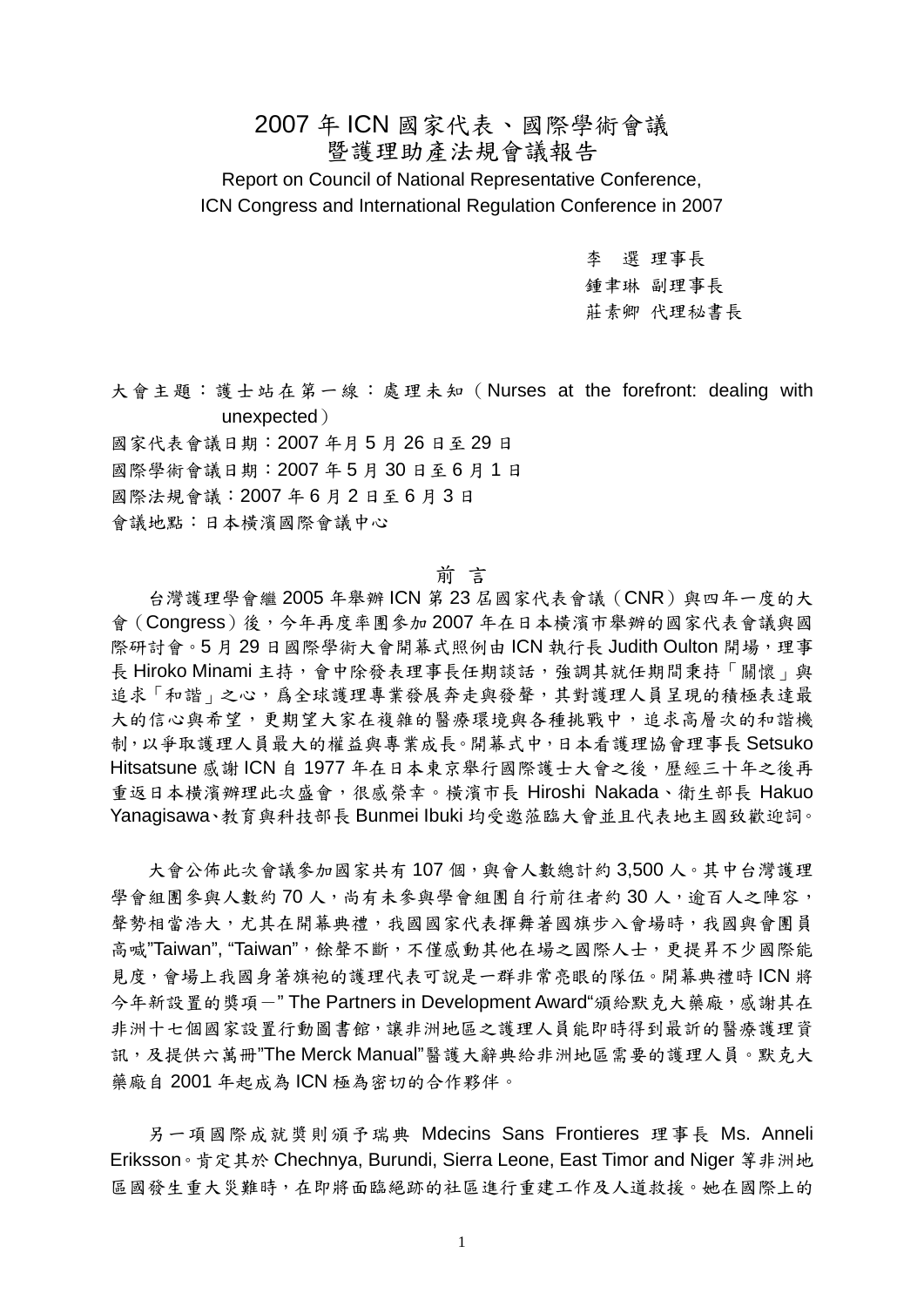傑出奉獻及卓越的護理領導能力,榮獲得此國際成就獎之殊榮。

5月30日下午,主辦國日本看護協會特別安排日本皇后美智子與一千位(含日 本看護協會六百人及各國國家代表及貴賓等四百人)與會人員會面。美智子女士身著金 黃色和服,態度親切、隨和,與會者爭相目睹其皇家風采。本會除三位代表參加外,透 過特殊管道向其他會員國尋找邀請函,邀請本會陳月枝理事與徐南麗監事參加,以感受 此經驗。

國際學術會議至 6 月 1 日下午四時許結束,大會主席 Hiroko Minami 特別感謝三千 多位來自一百多個國家護理代表、貴賓、前任理事成員及由六百多位日本護理人員精選 之三百位志工,會中氣氛充滿感性、感恩。ICN 特別安排 2009 年大會主辦國南非理事 長及 2011 年國際會議主辦國馬爾它護理學會理事長到場歡迎與會貴賓參加。此外,本 次大會,ICN 邀請許多重量級貴賓蒞臨,包括世界醫學會秘書長 Otmar Kloiber、約旦 國王妃 Muna Al-Hussein,瑞典、南非、迦納等近廿個國家之大使或部長與會。

國家代表會議中,由於理事長 Dr. Hiroko Minami 宣佈 ICN 執行長 Dr. Judith Oulton 將於 2008年8月退休,因此,會中充滿了許多感性鏡頭與離情依依,許多會員國之理 事長對她任內的卓越表現,尤其在發展中國家推動各項訓練活動,強化移動式圖書館 (mobile library)之功能,於世界各國提供領導者訓練計畫等均給予高度之肯定。

茲將 5 月 26 日至 29 日的國家代表會議與 5 月 30 日至 6 月 1 日的國際學術會議與 6 月 2-3 日舉辦的國際護理助產法規會議中討論重點摘述之,以助會員對此次會議有更 多之了解,對全球護理專業的前瞻發展方向、重要專業議題有所掌握,期望本報告能增 強會員們之共識與對學會所做努力之認同。

### 國家代表會議

國家代表會議 (Council of National Representatives, CNR) 是 ICN (International Council of Nurses)的執行實體(governing body),參與會議的代表人數視該國所選擇 的會員模式 (membership model) 而定,本會因採傳統模式 (Traditional model), 故 有三位代表參加,理事長為正式國家代表(official national representative),有發言及 投票權,另兩位分別是技術顧問(technical advisor),可發言但無投票權,及支持者 (support person),可在場但無發言及投票權。兩者均未規定須由護理專業者出席。台 灣護理學會之國家代表會議則依本會理監事會建議,由理事長、鍾聿琳副理事長與莊素 卿代理秘書長三人代表出席。

CNR 在 ICN 理事長 Hiroko Minami 的致詞中揭開,此次參予會議共有 107 國代表 出席,會議主要分成兩部份,一為 ICN 的會務報告,另一為 ICN 提出的四個論壇,主 要討論目前全球較受重視與急需發展的議題,主題為:

- 1. 準備因應未知:專業、社會經濟面與法規面之考量(Preparing for the unexpected- professional, socio-economic and regulatory considerations)
- 2. 授權與監督(Delegation & Supervision)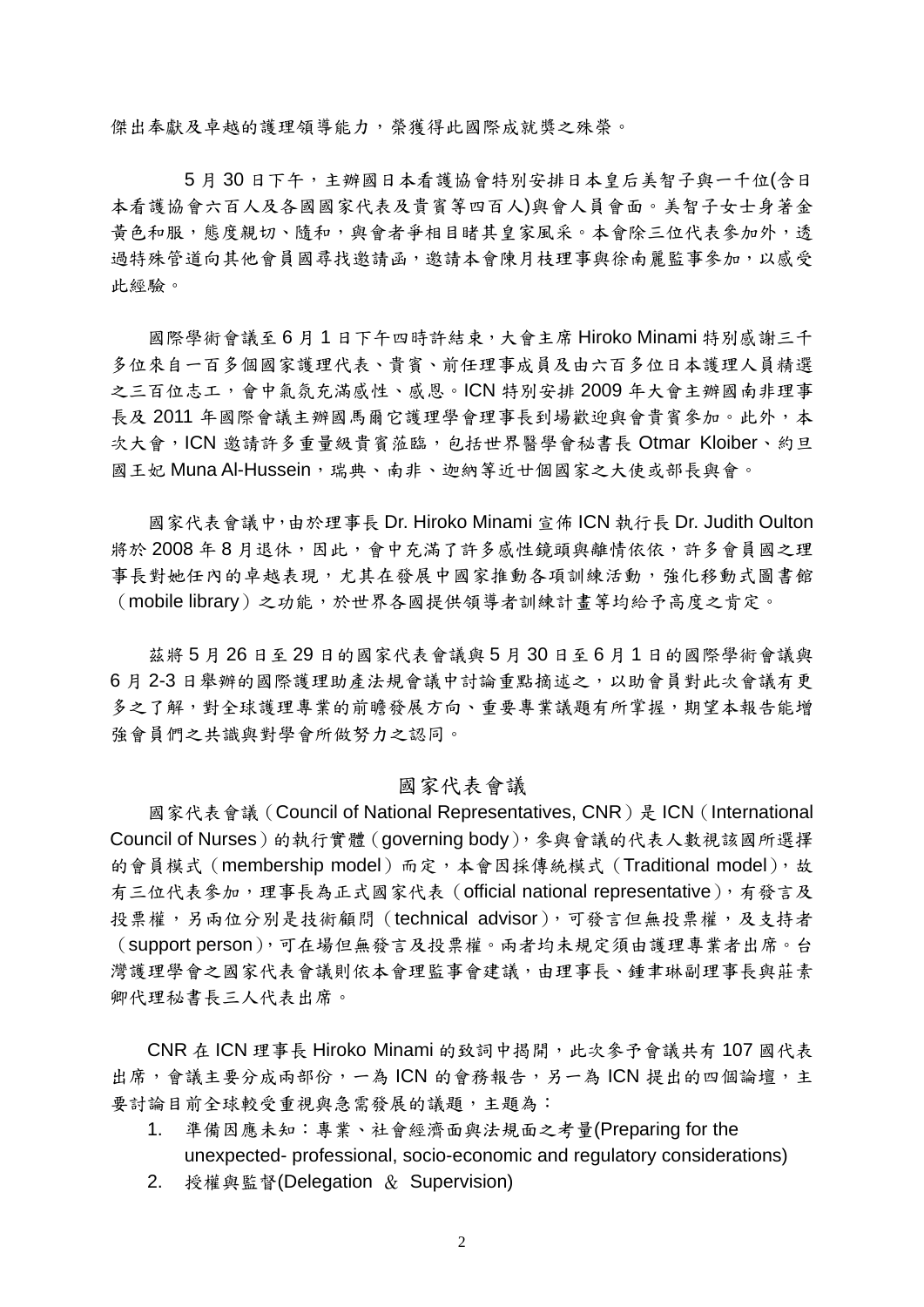- 3. 在最佳執業中,教育與實務中現存之差距(Addressing the education- clinical practice gap, with an emphasis on best practice)
- 4. 角色與人數之轉變:拓展新角色與護士人數減少(Changing roles and numbers: including dealing with new roles and fewer nurses) 兹針對以上論壇議題提出報告。

### 國際學術會議

5月29至6月1日學術會議期間,超過三千五百位來自全球各地護理專業護理人 員集聚日本横濱發表護理論文及交流護理最新議題及關心全球的護理、健康及環境議 題。由於日本横濱國際會議中心及展覽館面積非常寬敞,四天學術議程共計進行三個大 會專題演講、二十六個主題發表會、五一九篇口頭論文發表及四百多篇海報論文發表。 本次大會三大專題演講主題為處理未知;正向的工作環境;及全球性倫理議題。茲將學 術會議摘錄如下:

正向的工作環境,此議題由美國 Dr. Jo Manion 主講, Marion 博士提到一個良好 的工作環境、機構的承諾、員工的快樂心情及對工作的滿意度均會影響工作績效,此外, 她也闡述:工作實際上是人類固有特質的一部份,從工作中個人可以找到工作的意義, 對社會的貢獻,並且醫療機構應將護理專員人員的需求擺在第一順位。她以「選擇」 (Choice),「能力」(Competence), 「進展」Progress, 「意義」(meaning)及「健康的 人際關係」(healthy relationship),五個面向來說明正向的工作環境。將筆者認為較為重 要內涵陳述分享,包含:肯定護理人員對於專業的貢獻、提供護理人員繼續成長及發展 的機會、共同分享決策之制訂、提供諮詢及充份的資源、提供護理人員臨床業務的自主 性等。

全球化倫理議題由英國 Barbara Stocking 主講,Stocking 博士以國際上發生的許多 災難及因醫療疏失造成人類失去寶貴的生命及肢體傷殘之圖片來闡述全球正面臨的倫 理議題,例如:孟加拉的洪水、肯亞的乾旱、烏干達亟需 HIV/AIDS 抗反轉濾過性病毒 藥物,目前只有五之一的 HIV/AIDS 病患可獲得藥物治療、葉門的懷孕婦女有八之一的 機會死於疾病,全球目前有一億兒童未能獲得學校教育,而多數為女孩,報告中指出, 為了提供全球每位兒童獲得最基本的教育,全球需要至少 190 萬受過訓練的教師,撒哈 拉沙漠以南的非洲地區,在 1990-2004 年間,無法取得飲用水的人口提高百分之廿三。 從其簡報中的文字:"Cotton is no longer white gold."、 "Now it is a symbol of poverty." 及圖片中無望的臉孔均令人感到沮喪。報告中也指出,為了提供人類最基本的健康照 護,全球需要至少 420 萬健康照護者。

進階實務議題: ICN 於 2000 年建置 NP/ANP 國際網絡, 以提供相關專業人員之交 流平台、發展進階臨床實務的角色及教學資源,及提供正在或即將發展進階實務的國家 參考>因此,本報告由 ICN 負責 NP/ANP 國際網絡之代表報告。報告者提到本研究是 以網路為基礎的試驗性調查研究,以 email 方式將問卷寄到七十位受訪者、INP/APNN 核心及小組成員,共有阿根廷、史瓦濟蘭等三十二個國家受訪者參與此項研究計畫。受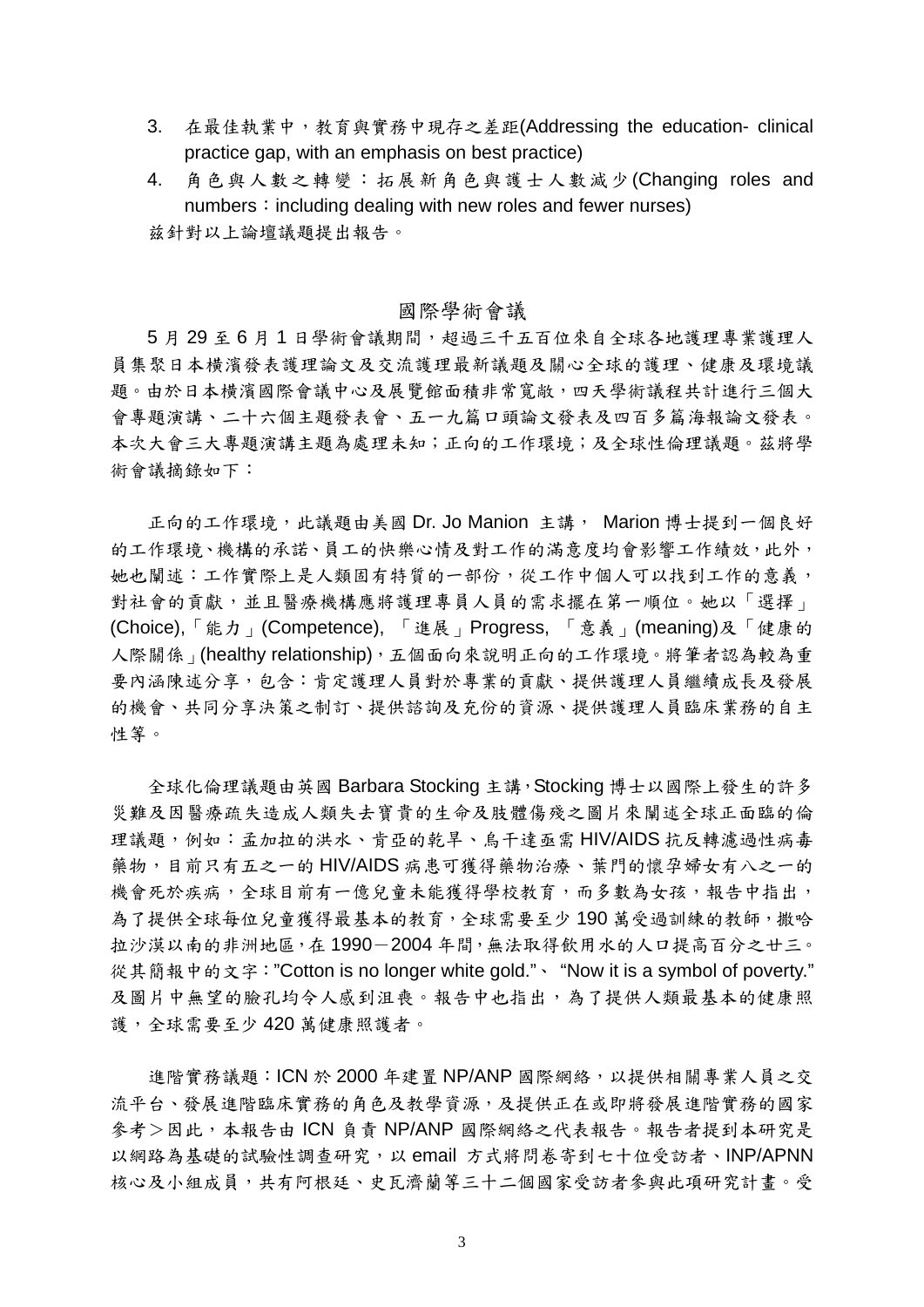訪者有護理行政者及臨床護理人員、護理院校老師及 NPs/APNs。報告者表示從研究結 果顯示目前共有十四種進階護理師的名稱,其工作內涵各異。我國於今年五月已產生 582 位進階護理師,即專科護理師,其臨床執業範疇是否與國際接軌,尚待政府相關部 門加以界定。ICN 定義之進階實務護理師建議至少為碩士畢業。ICN 前護理顧問 Fadwa Affara 於 2006 年在南非由 ICN 主辦的 ANP 國際會議中曾作進階護理實務之 SWOT 分 析報告,茲摘錄整理以供參考:

| 優勢<br>1. Determination (and stamina) to reach ANP<br>goals<br>2. Participation in policy making and<br>formulation of legislation exists in some<br>countries<br>3. Highly skilled<br>4. Able to work<br>independently<br>5. Capable of undertaking complex decision<br>making in relation to patient care<br>6. Evidence of competence of nurses<br>working in the ANP roles, and managing<br>complex health problems<br>7. Evidence of capability pf APN to deliver<br>PHC and be entry point into the health<br>system<br>8.Consumer trust<br>9. Demonstrated acceptance by public<br>10An international definition of APN exists<br>11. Information technology is used to access<br>information about APN<br>12. Affiliated/and or organised<br>as a group<br>internationally and nationally in some<br>countries<br>13. When not organised have a willingness<br>to create some form of professional<br>organisation<br>14. Show great commitment and will to act to<br>advance practice | 劣勢<br>1. Poor role clarification<br>2. Uncertain identity<br>3. Proliferation of titles<br>4. Lack of clear identity affecting ability of APNs to<br>communicate clear messages about ANP<br>5. Lack of recognition by other health professionals<br>6. Mistrust in nursing between ANPs and other<br>nurses causing APNs to feel more at easy with<br>medical rather than nursing values<br>7. Scope of practice conflicts with other health<br>professionals<br>8.APNs practise under varied levels of autonomy<br>9. Failure to get ANP into human resources planning<br>(APN needs assessment, role descriptions)<br>10. Absence of career ladders<br>11. Fragmentation/ variability in standards and quality<br>of education programmes<br>12. Educational programmes may not keep up with<br>the changing realities of practice<br>13. Insufficient numbers of mentors<br>14. Inappropriate reimbursement systems for APNs<br>15. Inability to properly cost ANP services (private<br>provider)<br>16. Lack of a political will in supporting the role |
|-----------------------------------------------------------------------------------------------------------------------------------------------------------------------------------------------------------------------------------------------------------------------------------------------------------------------------------------------------------------------------------------------------------------------------------------------------------------------------------------------------------------------------------------------------------------------------------------------------------------------------------------------------------------------------------------------------------------------------------------------------------------------------------------------------------------------------------------------------------------------------------------------------------------------------------------------------------------------------------------------|--------------------------------------------------------------------------------------------------------------------------------------------------------------------------------------------------------------------------------------------------------------------------------------------------------------------------------------------------------------------------------------------------------------------------------------------------------------------------------------------------------------------------------------------------------------------------------------------------------------------------------------------------------------------------------------------------------------------------------------------------------------------------------------------------------------------------------------------------------------------------------------------------------------------------------------------------------------------------------------------------------------------------------------------------------------|
| 機會<br>1. Diversity of APN practice<br>creating discussion/ stimulating interest<br>globally<br>2. Migration opening new opportunities to<br>learn and advance personal competence<br>3. Health care systems in crisis globally<br>4. Nurses ability to influence health care<br>through grass root means as well as by<br>influencing top policy makers<br>5. Workforce development in flux Changing<br>health care environment<br>6. Interest in innovative healthcare delivery<br>models<br>7. Sharing good practice<br>8. Increasingly aware and vocal consumers<br>who want to be involved in health decision<br>making<br>9.Strengthening voice of women<br>in the                                                                                                                                                                                                                                                                                                                       | 威脅<br>1. Medicalisation<br>of<br>health<br>systems<br>-medical<br>dominance<br>2. Territorial protection<br>3. Insufficient influence to affect health decisions and<br>resource allocation<br>4. Inadequate political skills/ strategies<br>5. Value system of political decision-makers<br>unfavourable to APN goals, e.g. using economic<br>retrenchment to cut APN services to marginalised<br>underprivileged groups<br>6. Diversity may lead to fragmentation<br>7.APN perceived to be too expensive<br>8.Complacency<br>9. Apathy<br>10.Burnout<br>11. Low status of nurses -poor payment, recognition<br>and contributions health care not valued<br>12. Severe staff shortages                                                                                                                                                                                                                                                                                                                                                                      |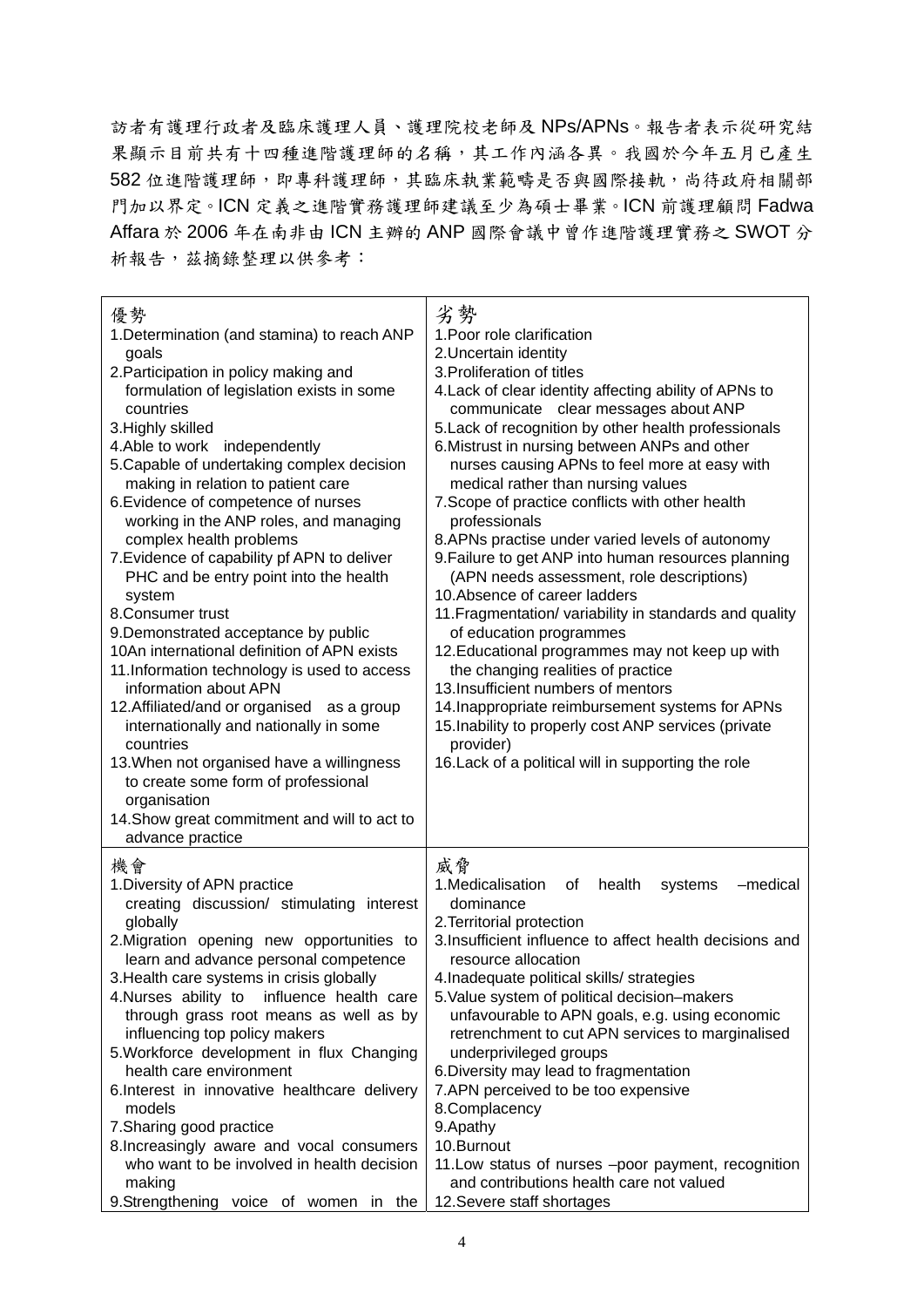| public arena                                                                                           | 13. Lack of clinical career pathways                                                                               |
|--------------------------------------------------------------------------------------------------------|--------------------------------------------------------------------------------------------------------------------|
| 10. Nurses can bring much experience and                                                               | 14. Insufficient faculty                                                                                           |
| knowledge to health care and occupy a<br>pivotal position (deal with primary needs<br>of human beings) | 15. Insufficient definition of roles and scope of<br>practice<br>16. Low levels of funding- for education and post |
| 11. Nurses seen capable of taking a leading                                                            | creation                                                                                                           |
| role in health/social development                                                                      | 17. Indemnity insurance difficult to obtain and                                                                    |
| 12. Creating alliances with groups outside                                                             | becoming expensive                                                                                                 |
| nursing                                                                                                |                                                                                                                    |
| 13. Nursing education moving<br>into<br>the<br>university sector                                       |                                                                                                                    |
| 14. Rising demand for management of<br>chronic disease                                                 |                                                                                                                    |
| 15.APNs being seen as a means to meet<br>unmet health needs                                            |                                                                                                                    |
| 16Physician shortage                                                                                   |                                                                                                                    |

ICN 女童研究專案計畫議題:ICN 為了讓醫療體系中佔有最大數的護理人員能參與 國家健康政策之擬訂,倡議女童政策,又因非洲地區的女童是最被忽略的一群,而已開 發中國家的女童顯示自尊及自信心的失落,青春期懷孕及性病、自殺傾向及逃家等議 題,因此,ICN 以 十至十四歲之間女童為受訪對象,在非洲及歐洲等國進行專案研究, 收集問題,以便形成國家政策。ICN 自 2001 年開始推動女童研究專案計畫,已有非洲 波紮那、歐洲瑞典及葡萄牙護理學會與ICN 簽訂合約進行計畫,而台灣護理學會是亞洲 地區第一個與 ICN 簽訂合國家護理學會,本會於今年起開始進行此項專案計畫。瑞典護 理學會於 2004年完成研究計書,並於此次大會報告分享二年的研究成果。瑞典護理學 會報告者為 Coordinator: Olive Munjanja。瑞典護理學會分別從一個瑞典最大的城市斯 德哥爾摩及一個較小的城市的學校挑選四十四位研究對象。分別從學校(包含學習狀 況、對老師的觀感與期待及學校環境及飲食等)、交友(信任、孤單、同儕壓力及受歡 迎等)、家庭、休閒(如使用電腦、運動、逛街等)、宗教信仰、健康(如知識、行為、 青春期等);工作(含目前及未來的工作等)及年老等八個議題面向進行焦點團體及訪 談,所得到的研究結果提供政府作為制訂政策的參酌。葡萄牙護理學會的女童專案研究 計畫於 2005 年經該會理監事會通過後,在 2005-2006 年間進行專案計畫的設計,包含: 研究團隊、文獻探討、工作計畫及預算等,預計今年十二月完成研究計畫。葡萄牙護理 學會特別為受訪女童精心設計小禮物背包及文具用品,貼心的設計令人印象深刻。

專業參訪於 6 月 2 日進行。主辦國日本看護協會共規劃十二個主題,十五個行程的 專業參訪活動,每一行程最多廿人,全程免費。於六月二日分半天及全天二種行程。安 排的專業活動,包括傳染病/愛滋護理、腫瘤護理、婦幼護理/新生兒照護;小兒護理; 機構式/居家臨終照護;復健護理;國際醫院;緊急醫療救護;醫療福利聯盟;精神衛生護理; 預防醫學及社區衛生護理。展示館除了各國參展攤位及四百多篇論文海報展示外,此 次,由默克大藥廠特別贊助展出第三世界各項災難照片,令人動容。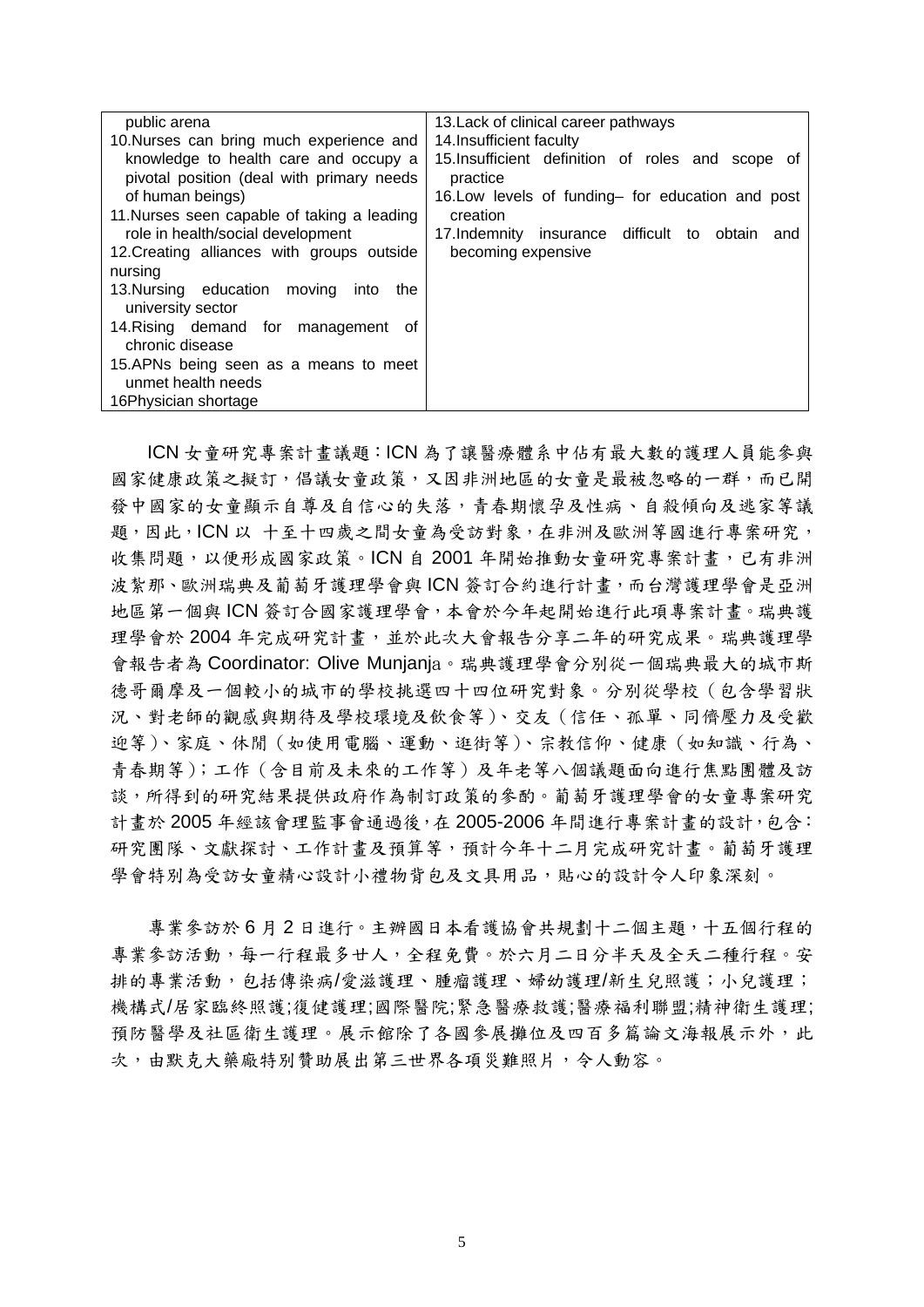# 2007 年第八屆「國際護理及助產法規會議」報告

# 前 言

『第八屆國際護理助產法規會議』於 2007 年 6 月 2 日~3 日持續於日本橫濱市舉 辦,地點仍位於當地國際會議中心,主題以【保護民眾:規範優質執業】 (Protecting the public: Regulatory Best Practice)為主軸。會議兩天,分為專題演講、分組討論會、 工作坊與海報展四部分進行,本會持續由李選理事長與莊素卿代理秘書長代表參加。茲 將本屆國際會議之討論重點與專題演講內容加以摘述,期望提供會員充分之資訊,對國 際會議之討論議題有所了解,進而能對國際護產法規之製訂方向有所掌握,以及對相關 議題能由關切,進而建立共識,日後能與學會及相關護理團體未來共同為推動護產法規 而努力。

### 會議簡介

國際護理及助產法規會議(簡稱護產法規),自第三屆起,本會開始持續參與。第 三屆(1997)於加拿大溫哥華舉辦,由余玉眉理事參加。第四屆 (1999) 於英國倫敦舉辦 (陳月枝前理事長與余玉眉常務理事為代表),主題為『跨國界的法規:民眾的健康與 專業法規』(Regulation Across Borders: The People's Health and professional Regulation);第五屆於丹麥哥本哈根舉辦(李麗傳與王如華兩位理事代表),主題為『能 力為法規的概念與工具』(Competencies as a Concept and Tool for Regulation)。以上 護產法規會議均於每四年舉辦一次的國際護士大會會期(ICN大會)之前或之後舉 辦,以期吸引更多會員國之代表參與。第六屆未於 2003 年ICN國家代表會議(於日 內瓦召開)期間舉辦,改由澳洲舉辦,由李選理事長與黃璉華理事代表。2005年在台 灣台北市舉辦,由鍾聿琳副理事長代表參加。

2007 年會議主題為【保護民眾:規範最佳執業】(Protecting the public: Regulatory Best Practice), 此為延續過去幾屆會議之討論重點,會議主要目的為:

- 1. 藉由發展維護品質之法規系統,以增進民眾權益
- 2. 提供論壇針對護理與助產相關議題加以確認、探索與建立共識
- 3. 藉由國際間之專業合作與行動,加速護理與助產法規體系之發展
- 4. 持續發展與強化專業間之支持系統,建立護理與助產專業之法規

 兩天的法規會議中包含專題演講,亦包含分組座談。此次參與會議之各國代表多 為各國護產法規之製訂者,如:英國、美國、加拿大、澳洲、紐西蘭、南非、香港、澳 門、日本、韓國、葡萄牙等國家參加者多為國家衛生部的護理官員 (Nursing consultant)、醫院管理局總經理或為公會(Nursing Council)、美國 CGFNS 執行長等, 不完全是護理人員,許多是醫院管理者均相當精通與正執行各國護產法規之制定,由學 會派代表參與者也不少,足見各國對這項法規會議之重視。

首場專題演講由美國 Dr. Rosemary Gibson 以『靜默的高牆』(The wall of Silence) 為主題提出報告。主講者以美國目前各種醫療失誤(Medical errors)為主軸,以臨床 案例為重點剖析導至醫療失誤發生的原因,除了醫療環境、人力短缺、系統失誤外,護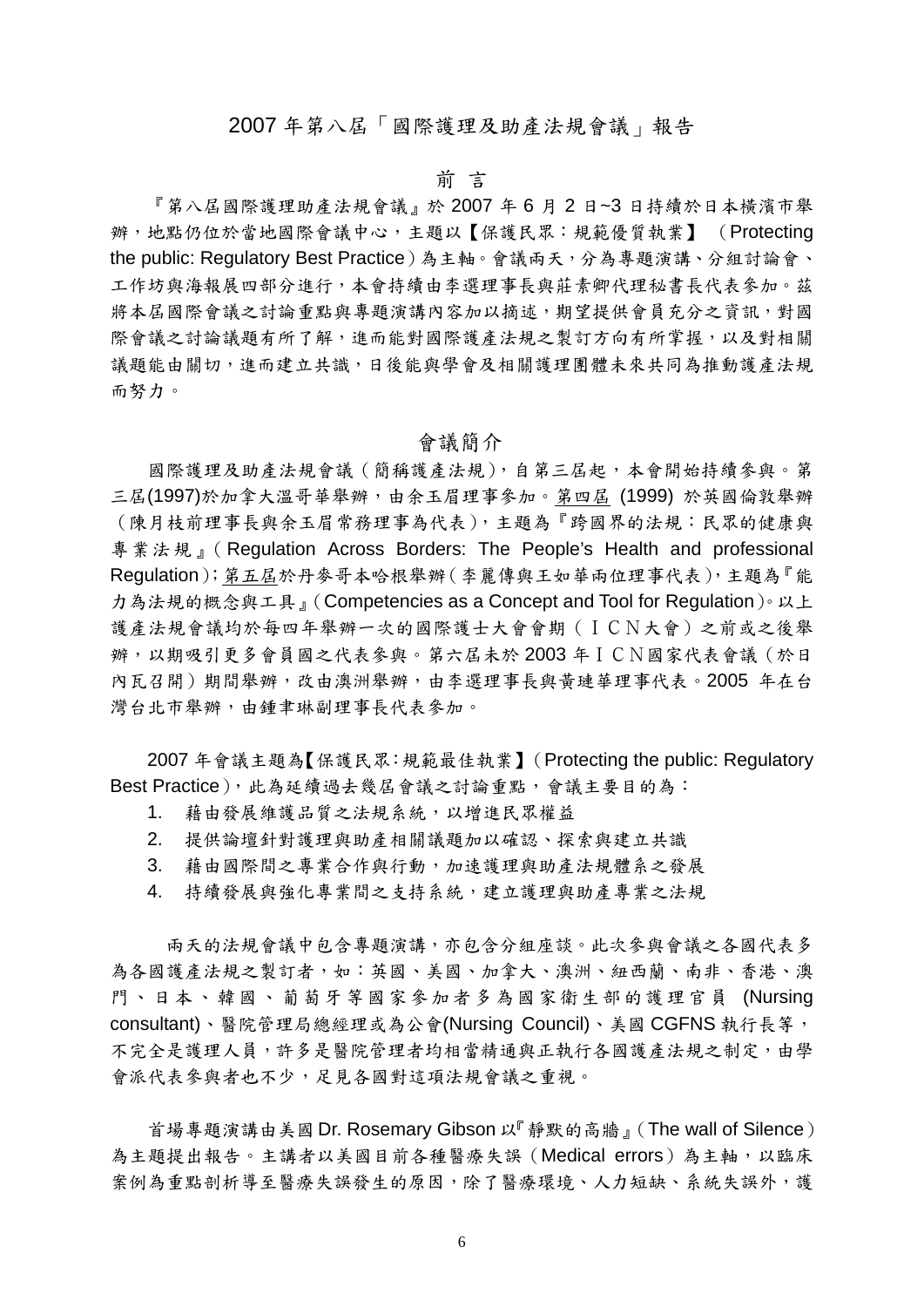理人員臨床能力之不足亦是極為重要的因素,護理人員因無法與醫療團隊共同擔負起保 護民眾安全之職責,未能及早評估與提出危險警訊,或為自保職務而選擇沉默,促使醫 療失誤在美國頻頻發生,對病患就醫安全亦形成極大的隱憂。美國每年約有 98,000 人 死於可預防的醫療失誤,包含:延誤診斷、手術感染、手術部位錯誤、發藥錯誤、處方 錯誤、病患走失或意外事件發生等,也因而引發極多的企圖掩飾實情導致法律訴訟與民 眾的報怨。

 美國一項調查指出:竟連 35%的醫師亦自訴本身與家屬曾面臨醫療失誤之經驗,以 上問題引發許多省思:誰能保護民眾就醫安全?各國是否針對預防醫療失誤制定相關的 專業規範?醫護人員當產生或面對醫療失誤時,是否努力呈現真相或設法以謊言掩蓋? 是否舉發不安全之就醫環境?是否舉發工作中不適任之專業者?何以醫護人員對以上 病患安全議題保持靜默?醫護人員是否有專業能力評估風險與保護病患之就醫安全? 醫護人員的專業能力是否能為病患所信任?誰應該檢視醫護人員之臨床能力?美國某 醫院已開始執行「說真相」的計劃,坦誠告知病患與家屬其執業疏失,共同面對問題, 其真成反而贏得家屬極大的信任,也因此減少醫護人員極大的工作壓力、隱瞞事實與倫 理困擾。

最後主講人期望所有醫護人員的心態隨時將自己視為病患,以同理心將保護病患就 醫安全視為己責。不推諉、大聲說出與阻止可能產生之失誤。以上專題演講引發極多之 討論,醫護人員是否已習慣於維護自身或同儕之權益而選擇保持靜默?由於以上議題符 合時代趨勢,也道出許多醫護人員的心聲,以致討論極為熱烈,整體而言是一個非常成 功與發人省思的專題演講。

之後,討論議題為:能力評估 (competence assessment), 首先由美國代表 Dr. Ci Sue Ling 介紹『由評估新進護士的能力,以減少執業失誤』(Assessing clinical competence and practice error of newly licensed nurses)。講者使用 Miller's pyramid theory 設計一項 35 題的問卷,檢測新進護士以下四大能力項目:臨床推理與判斷力、 病人照護與管理能力、溝通與人際關係能力、承認自我限制與尋求協助能力。研究結果 顯示:新進護士在工作前六個月其壓力、不確定感與醫療疏失達高峰,然而三個月內若 有臨床輔導員(preceptor)之協助,其臨床能力表現與工作適應力較高、醫療疏失與工 作壓力較低。該研究建議:為捍衛病患安全與護理人力資源,應由強化新進護理人員之 臨床能力做起,若能在護理規範中加入:新進護理人員於畢業後的第一年,能給予一年 提供薪資的實習期間(internship),應對改善醫療疏失及有助益。

 其次由葡萄牙籍的 Mr. Antonio Manuel Vieira da Silva 介紹『藉由建立護理規範協 助護理人員自我發展與能力認證』 (Regulation through individual development paths and competences certification),該國分為護士與專家護士(specialist nurse)兩種, 護理人員由學校畢業後僅由教育面建立基本能力(educational aspect),之後在臨床實 務工作中方能逐步培養專業能力(professional aspect)與配合健康照護體系之決策能 力 (health care system aspects),若能給予新進護士 12-24 個月的時間培養能力,將 有助於護理人員生涯發展與減少離職率。因此,建議護理人員於執業時,應建立自我專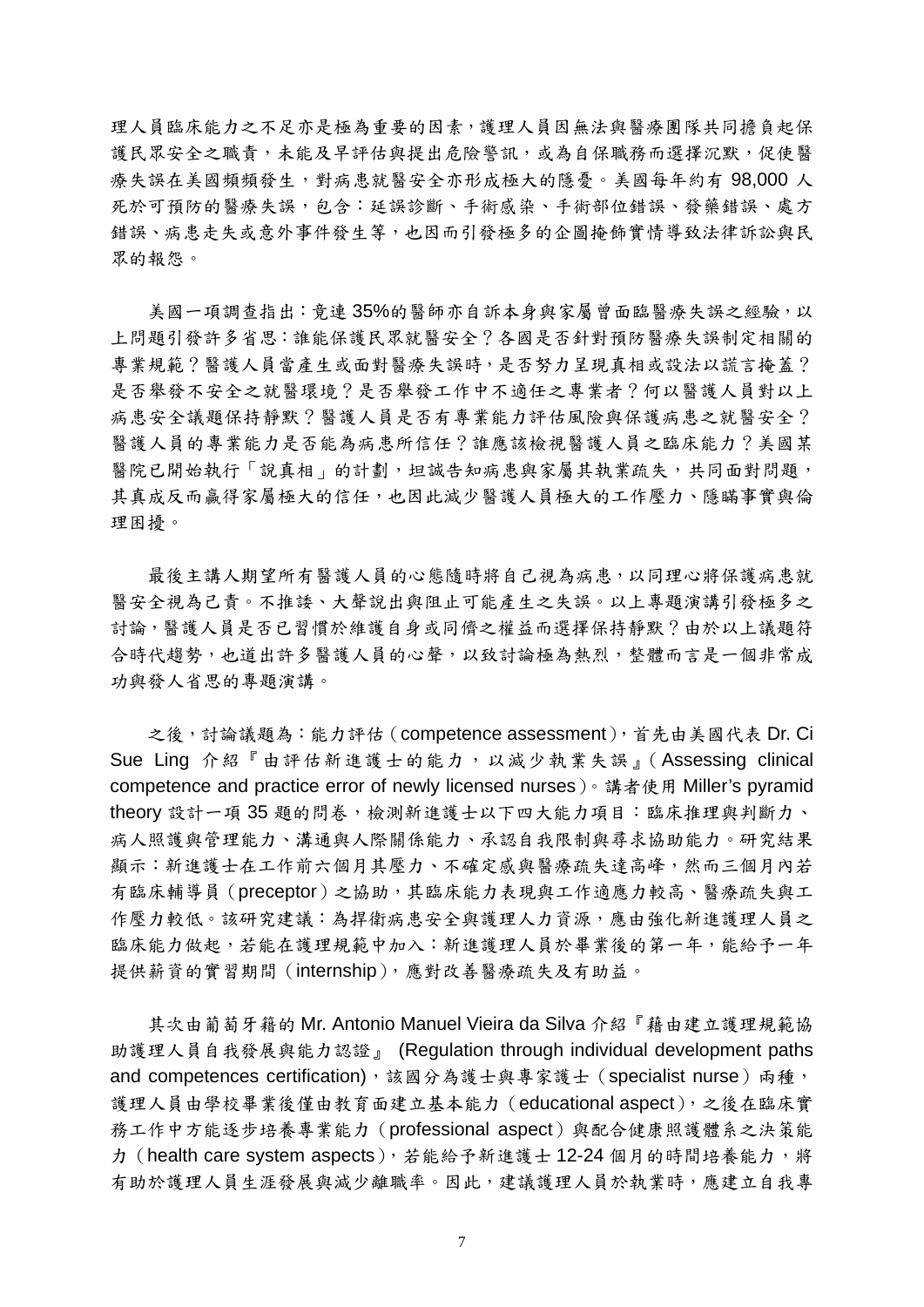業能力培養之檔案資料夾(portfolios),作為護理執業品質控制之依據。

 另一場專題演講為美國籍的 Dr.Polly Johnson 與紐西蘭籍的 Dr. Marion Clark 分別 介紹各國採行之各別式與傘狀式的法規:有如錢幣之兩面各有利弊(Individual & Umbrella regulation:two sides of the same coin)。此主題在介紹目前全球許多國家採 行之單獨式的護理法規制定,其優點是當有強勢的領導者,較能保有其專業自主性,可 以掌控專業能力之評估與檢測。缺點是與其他醫事專業間之合作性不足。但亦有些國家 其護理法規合併於所有醫事人員法規中,有如雨傘般,其優點是能與各醫事專業團體相 互協調合作,但其缺點是當護理專業自主性欠佳時,易被其他專業掌控。

之後,愛爾蘭藉的 Dr.Anne Marie Ryan 主持工作坊,先行介紹該國法規中界定護 理應具備的能力包含:專業與倫理能力、整體照護與整合知識能力、人際關係能力、組 織與管理能力、個人與專業發展能力。之後會員分組討論,主題為:誰應該負責評估護 理人員之能力? (the role of key stakeholders in the assessment of competence),  $\frac{1}{k}$ 醫院(employer)?護理專業團體?社會民眾?教育者?護理專業人員?其優缺點各為 何?以上討論,因各國國情不同,並無固定答案,各國代表發言踴躍,藉由以上腦力激 盪期望協助各國代表與做任何決策前應先考量利弊得失。

除了以上專題討論外,會場外亦呈現許多內容豐富、有意義與極有參考價值之海 報,顯示世界各國護理界與法規制定者,對藉由建立法規以確保民眾就醫安全所做的努 力,相當具有啟發作用。

#### 心得與建議

一、 此次學會派出三位代表參加「2007 年國家代表會議」與「國際護理與助產法 規會議」,收獲頗豐,會議中,藉由分組參加各項討論以收集資料,期能詳加 介紹與撰寫,日後能對會員之國際接軌有所助益。目及許多國家為因應全球 化趨勢,文化融合與變遷,護理人員快速遷徙,以及高科技、電腦網路化時 代之來臨,各國之護理專業團體已針對護理專業法規方面做了大幅度的突破 與創新;並且進行多方面的研究,以建立實證資料供政策參考,其腳步之迅 速令人欽佩。例如,重新界定專業能力之要求標準;倫理法規的重新界定, 均已納入執業標準中,以保障社會大眾之照護安全。以上的專業自制 (self-regulated)與專業自主值得國人學習。反觀國內,護理與助產法規之 制定究竟由政府哪些部門負責?是醫政處或照護處?哪些法規與國際化專業 發展有關?有無持續更新?護理專業之自主性似乎尚未充分發揮,致使法規 制定仍相當混淆。

建議:政府仿效英美各國體制,成立 Nursing council 執掌護理專業發展之法 規製訂與修正機制,除負責全國護產人員之註冊、發照、監督執業行為、制 定法規與執行護理人員法之相關規定,以維護病患就醫安全。如此方能強化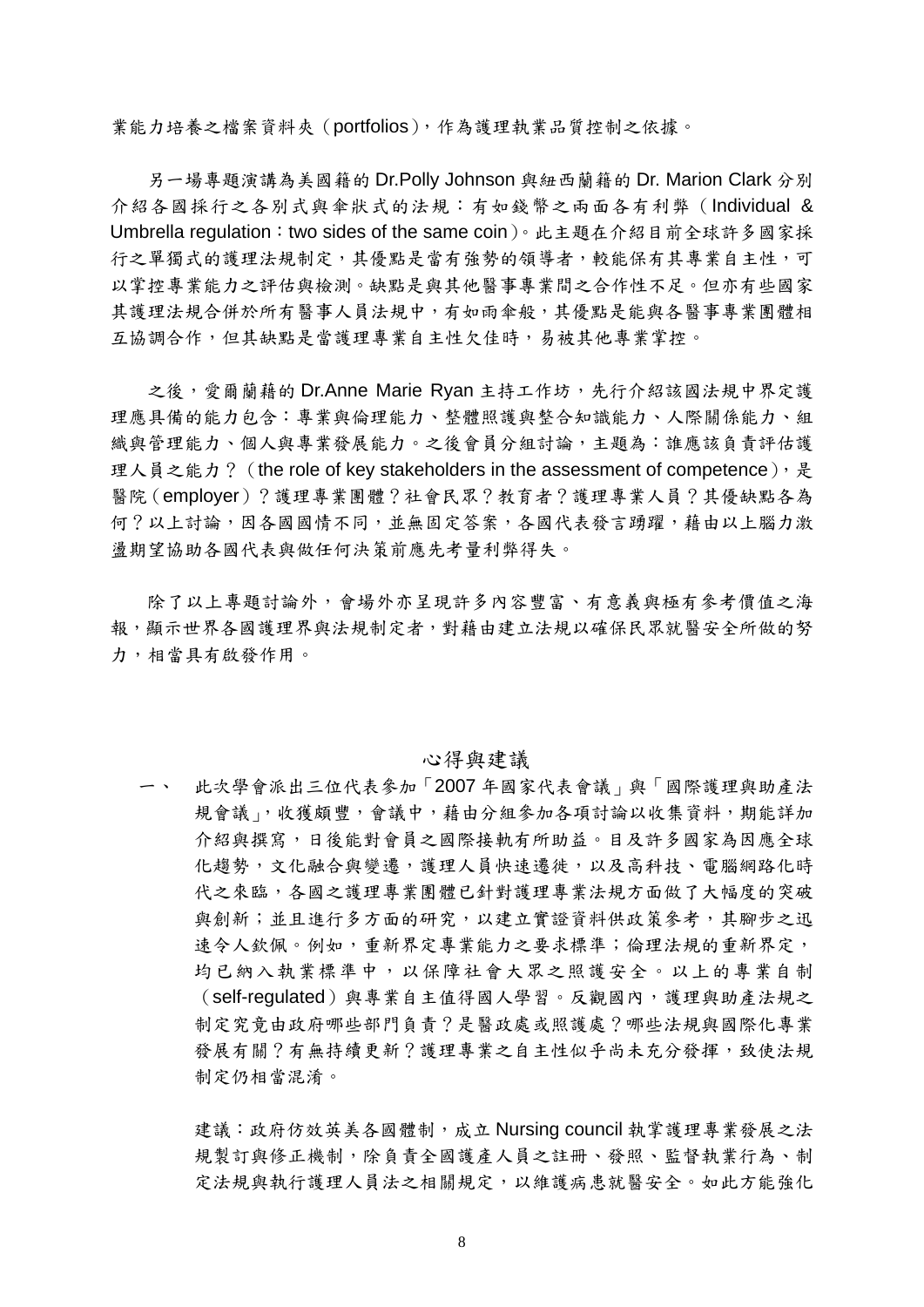護理專業參與,及與國際接軌。

二、 由本次第八屆法規會議的主辦單位,除日本衛生部(Japan Department of Health)外,尚包含日本護理學會,參與者亦多為各國政府衛生機構製訂法 規者或公會的執行長(於英澳體制中,Nursing Council 為主導護產法規之組 織),此次會議中專題報告者多為加拿大、澳洲、美國、葡萄牙、丹麥、瑞典 等國代表等,足見以上國家對護產法規制定有其獨到之處,方能成為此次國 際大會之要角。本會為 ICN 之會員會,因此,希望未來成為衛生署與國際組 織互通訊息的窗口。

建議:學會日後仍將秉持一貫作法,將法規會議相關資訊轉知中華民國護理 師護士公會全聯會(全聯會尹祚芊理事長為 ICN 理事,已在參與名單中)與 衛生署醫政處,未來期望台灣可多方面組團派代表參加(各國代表無報名名 額之限制),未來返國後代表們可共同與全面性於國內推動,將可提升參與國 際法規會議的實質效益。

三、 在全球化的浪潮下,各種規範極待突破與更新,為使國內專業與國際間不致 脫節。

建議:除專業學會外,亦建議公會、全聯會、助產學會等皆均儘速與國際相 關組織建立頻繁之關係,以達資訊分享,相互學習與共同成長之目的。此外, 對國內護理人員未來海外就業,對協助其取得執業證照與工作適應,將能發 揮更具體的實質協助。若能與鄰近相關國家之護理公會簽訂某些合作協議, 建立良好的『夥伴關係』將更能保障護理人員之權益。

四、 在保護病患安全與護理人力資源的趨勢下,如何確認臨床照護能力與保護新 進護理人員,為本次會議焦點。

建議:書早針對新進護理人員給予一段時間之專業輔導與協助,建立相關法 規與規範,方能保護護理人力資源、社會大眾之就醫安全,降低護理人力資 源之折損。

五、 因應未來專業化,進階能力(APN)之認證早已蔚為風氣。有了高階護理人 力,有助於確保正向的執業環境與高品質服務。

建議:國內護理人員應具備各項專科之執業能力,建立專業認證機制,以提 升護理人員就業之競爭力與捍衛病患就醫安全。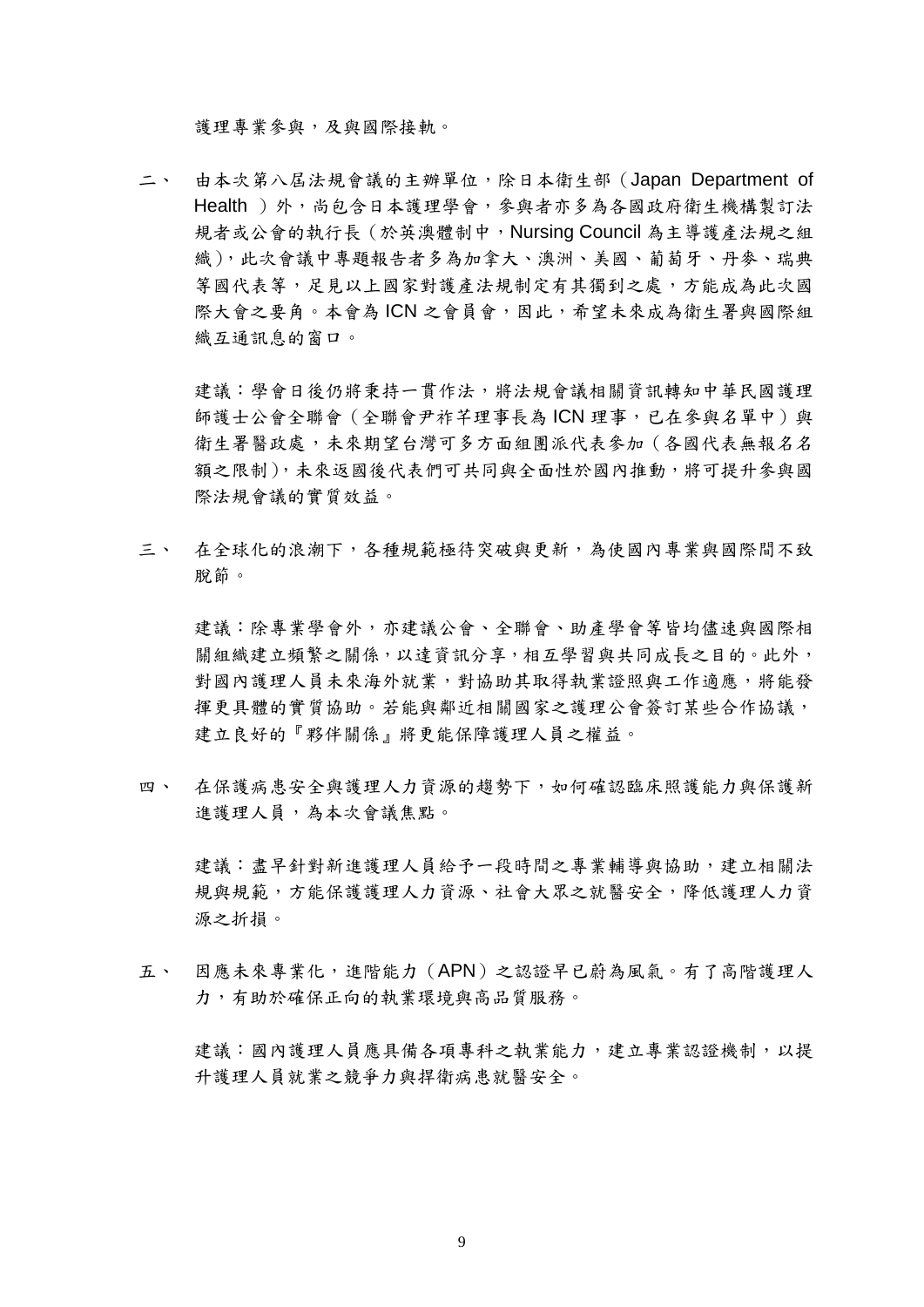護產法規架構提供各國專業從業者一個標準與規範,在此架構中,不僅能要求執 業者保證其專業能力、實務標準與服務素質,更能保障社會大眾之安全與符合社會期 望。以目前現況分析:我國與護產專業有關之法規多分散在衛生署、考選部、教育部或 地方政府各單位主管,政府尚未授權或成立任何單一的法定專責機構(如:護理公會或 特定組織),由專業人員在專業法與政府監督下,自主統籌負責專業人員之考試、認證、 執照換發、教育訓練、法規制定等責任,導致多年來護理專業一直依賴政府推動專業成 長之心態,造成專業自主與自我規範無法落實,法規制定之速度與彈性,未能符合專業 需求,在專業與政府間不斷協商、爭取中,喪失許多時機與能量,更難以做到專業知識 與研究快速影響政府政策之目標。

#### 總 結

總之,在一個成功的團隊合作中,學會參與了一次成功的國際會議,李選理事長 在國家代表會議中亦明確表達,台灣擁有相當先進的醫療事業發展,但一直在政治因素 下,未進入 WHO 組織中,期望 ICN 與各國代表持續給予台灣支持。另一國家代表鍾聿 琳副理事長也發言表示:台灣願意參與 ICN 在中國推動之 Leadership for Chang 領導 者培訓課程,並提供師資。本代表團亦接受巴拉圭護理學會理事長 Mrs. Chavez de Peralta 對台灣政府(衛生署)給予經濟支持表達之感謝。並在會議期間完成下列多項 重要外交事宜,大大提昇我國國際形象及能見度,達成專業外交使命:

- 一、與 ICN 執行長 Judith A Oulton 簽訂 Girl Child Project 合約,由 ICN 指導,學會執 行之專案研究計畫。
- 二、與政府補助參與國際會議之巴拉圭 Mrs. Chavez de Peralta 及各國國家代表建立友 誼。
- 三、與ICN執行長Judith A Oulton商議選派我國一位護理代表(衛生署國民健康局)參加 今年 6 月 29 日至 7 月 6 日在泰國曼谷召開之菸害防治公約國際會議(FCTC Conference),在本會非常努力的協調及溝通之下,終於獲 ICN 同意由本會與泰國 護理學會各指派一位護理人員,代表 ICN 參加會議。
- 四、 贈送各國友邦培訓成果手冊及 DVD,以提昇台灣之能見度及展現我國護理實力, 以及國際社會責任。並呈現我政府關心友邦護理人員護理行政管理及健康照護能力 的提昇。
- 五、面邀 ICN 第二副理事長 Dr. Rosemary Bryant 於 2008 年初來台專題演講,並已獲 應允來台。
- 六、南丁格爾募款餐會中,本會除理事長、副理事長參予外,亦邀請余玉眉教授與陳月 枝教授、顏妙芬與顏文娟副教授、沈淑華主任參加,以強化鼓勵年輕護理菁英參予 國際活動,增廣國際觀。
- 七、有感於會員的熱烈參與及卓越表現,本會將彙集會員的論文摘要成冊,既能記載歷 史亦能彰顯專業形象。
- 八、學會將與七月份開始陸續舉辦護理領袖研習營,將學會歷年參予國際會議之經驗有 系統的分享年輕的護理領袖,強化培養以達到傳承之目的。